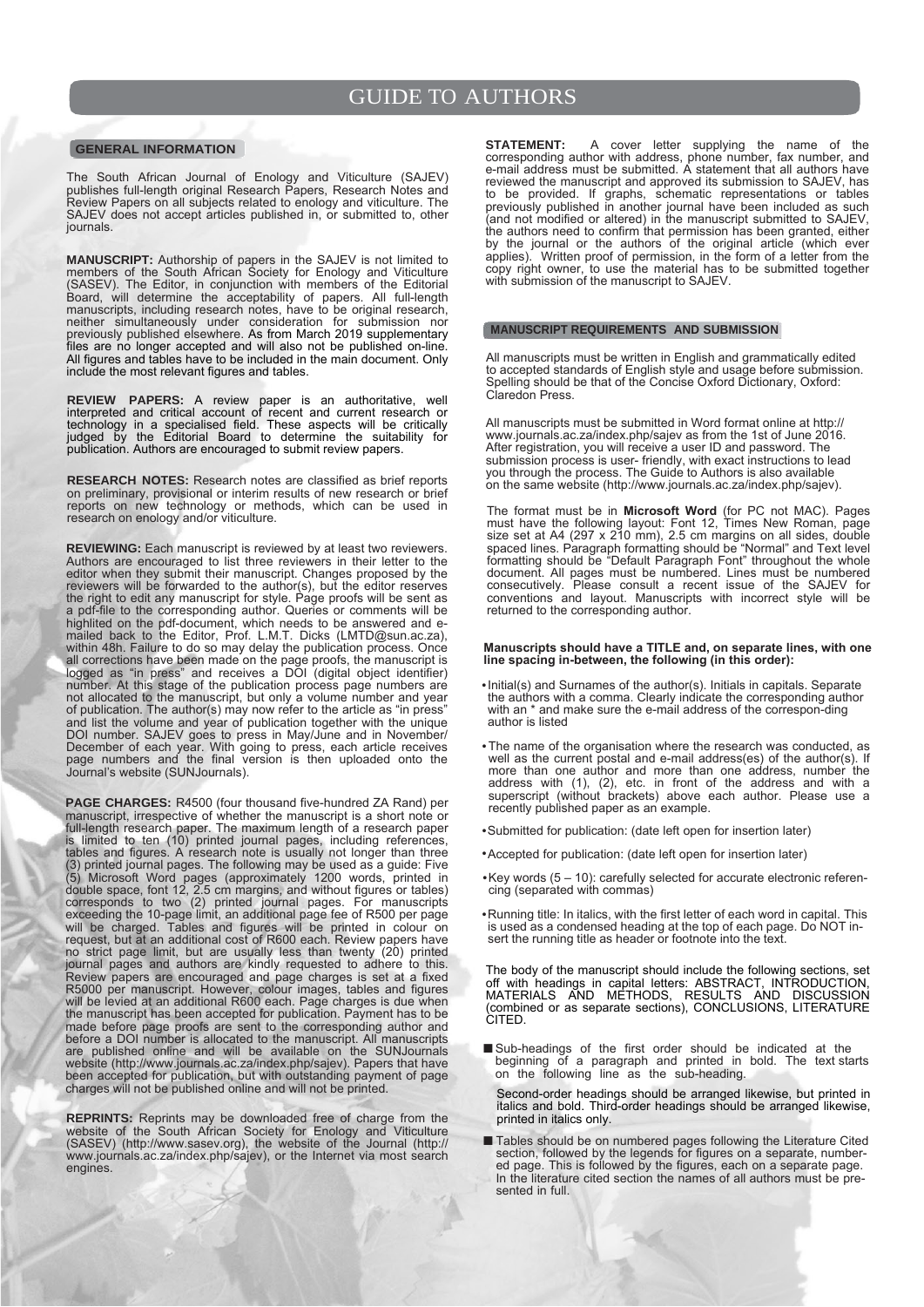### ABSTRACT

The abstract should be a short (less than 250 words), factual and informative summary of significant data collected.

### INTRODUCTION

The introduction should include a short, but appropriate, outline of selected literature bearing directly on the subject of the paper. The general problem involved, as well as reasons for the investigation, should be outlined. A detailed and extensive review of the literature is normally inappropriate.

## MATERIALS AND METHODS

These should be described briefly, but in sufficient detail, to allow repetition of the work. Variables and/or conditions which may affect the results should be specified. A reference is sufficient for a previously described method.

RESULTS AND DISCUSSION OR RESULTS, DISCUSSION The main results should be stated in the text, with reference to tables, diagrams or illustrations, where the supporting evidence is to be found. Although it is not necessary to describe the contents of tables in the text, the principal results should be critically discussed in logical order. Attention should be drawn to the implications of the results and to agreement or disagreement with previous work.

#### CONCLUSIONS

This should not be a summary of results, but should focus on the implications of results and indications for possible applications. This section should not contain reference to figures, tables or any literature.

### LITERATURE CITED

References must be arranged alphabetically by author's surname. In text references must be listed chronologically. The sequence of reference must be as follows: author's surname, initials (the same for second and other authors, where applicable), year, title of paper (with only the first word capitalised; proper nouns excepted), name of periodical (abbreviated in the style of the Periodical Title Abbreviations, vol 1, By Abbreviation and vol 2, By Title 5th Edition, Gale Research Detroit, Michigan, 1986), volume, issue number (where necessary), pages. If the issue number is applicable, it appears after the volume number in parenthesis.

■ *Examples of a journal paper citation:* 

Holmes, J.W., 1966. Influence of bulk density of the soil on neutron moisture meter calibration. Soil Sci. 102, 335-360.

Stelter, K.O., Luurer, G., Thomm, M. & Neuner, A., 1987. Isolation of extremely thermophile sulfate reducers: Evidence for a novel branch of archaebacteria. Science 236, 822-824.

#### ■ *Example of a book citation:*

Thring, M.W., 1975 (2nd ed). Air Pollution. Butterworths, London.

### ■ *Example of an article quoted from a book:*

Faith, W.T., Neubeck, C.E. & Reese, E.T., 1971. Production and application of enzymes. In: Ghose, T.K. & Fiechter, A. (eds). Advances in biochemical engineering, vol I. Springer-Verlag, Berlin. pp. 77–111.

■ *Example of a citation from unpublished data:* 

(P. Cilliers, personal communication, 1985).

### ■ *Example of a proceedings citation:*

Strauss, C.R., Wilson, B. & Williams, P.J., 1986. Flavour of nonmuscat varieties. In: Lee, T. (ed). Proc. 6th Aust. Wine Ind. Tech. Conf., July 1986, Adelaide, Australia. pp. 117 – 120.

### ■ *Example of a thesis citation:*

Du Plessis, L. de W., 1959. The study of the microorganisms associated with the flavours and ripening berries of a number of grape varieties (in Afrikaans). Thesis, Stellenbosch University, Private Bag X1, 7602 Matieland (Stellenbosch), South Africa.

### **tableS**

Tables should be typed double-spaced on separate pages and numbered consecutively using Arabic numerals. They should also bear a short, yet adequately descriptive, caption and include enough information so that each table is interpretable without reference to other tables, figures or text. The layout of a table should be such that the data are presented clearly with brief sub-headings. Non-standard abbreviations must be explained in footnotes. When referring to a table in the text, it should be indicated as Table, followed by the number of the table. Please consult the latest edition of SAJEV for the correct style.

#### **fiGUreS**

Figures should be in **JPEG format (at least 600 dpi)** and not exceeding 297 x 210 mm. **Figures of low resolution and poor quality will not be accepted and will delay the evaluation of papers.**The figures, including lettering and detail, should be drawn so as to permit reduction to 84 mm (single column) or 175 mm (double column) width and still retain clarity. Each figure should be numbered at the bottom of the page and submitted as a separate file. Descriptive legends must be typed, double-spaced, on a separate sheet using Arabic numerals.

Legends should describe the contents so that each figure is understandable when considered apart from the text. When referring to a figure in the text, it should be indicated as Fig. or Figs followed by the number of the figure. Please consult the latest edition of SAJEV for the correct style.

The preferable positions of the tables in the text must be indicated as follows:

…text … / insert table 1 /

…text …

The preferable positions of the figures in the text must be indicated as follows: …text …

/ insert figure 1 /

…text …

Tables and figures should be numbered according to the order in which they are referred to in the text.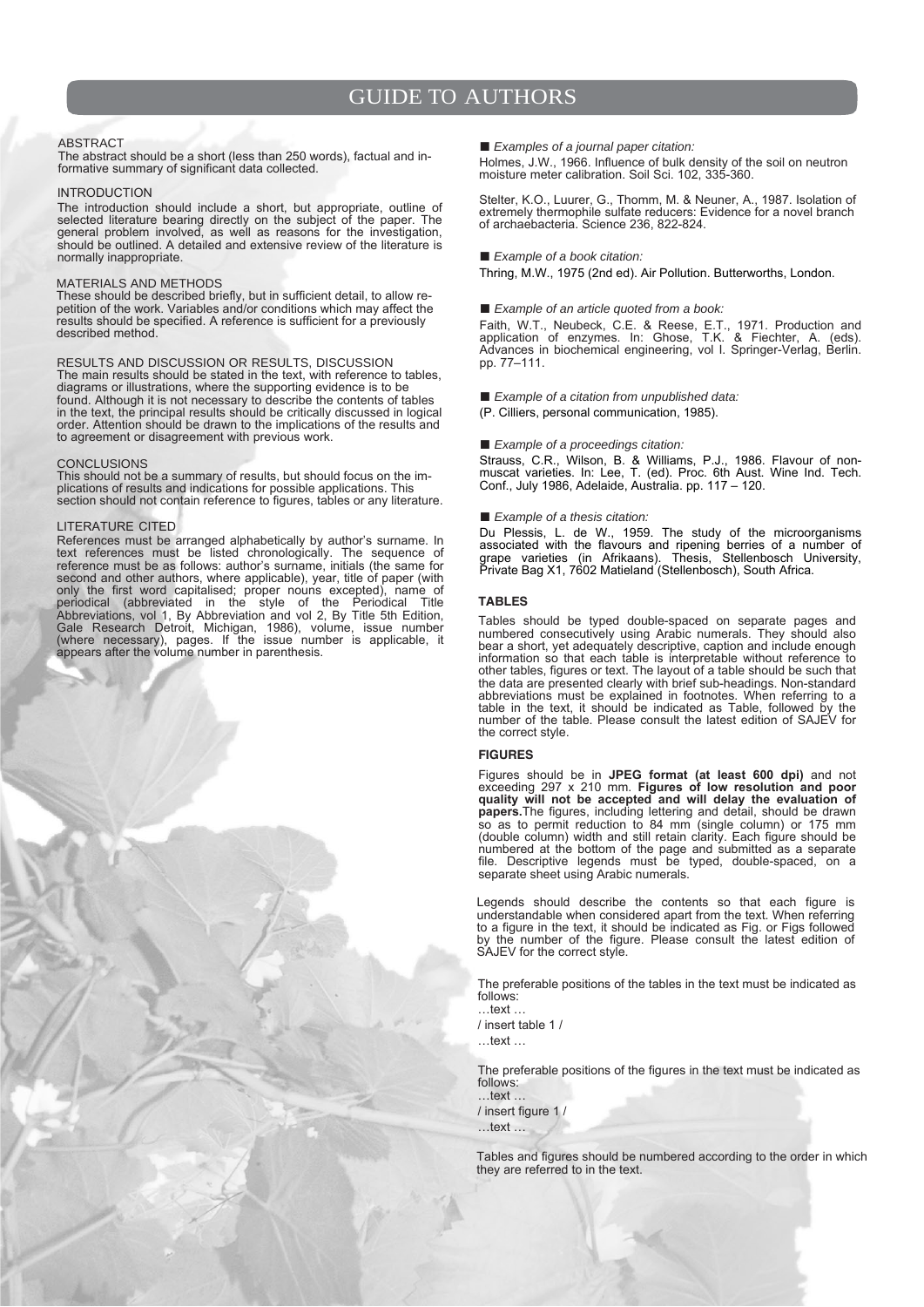## **PHOTOGRAPHS**

Photographs submitted should be high quality, preferably as JPEG files. When necessary, the magnification should be indicated, e.g. x240. Photographs are expensive to print and should, therefore, be kept to a minimum and, if more than one, grouped together. Printing of full colour photographs will only be considered on rare occasions and these will be for the account of the author(s). **Poor quality will not be accepted and will delay publication.**

All figures and photographs must be referred to as figures and must be submitted in separate files. Only metric (S.I.) units may be used on figures.

## **NUMERALS**

Spell out all numbers or fractions which begin a sentence. Write out numerals one through nine, except with units of measure. If simple fractions are used they must be written out and hyphenated (e.g. three-quarters). It is preferable to use decimals instead of fractions. Between numerals the preposition "to" must be used instead of a hyphen (e.g. 15°C to 18°C). When reporting time, the 24-hour system with four digits must be used; the first two for hours followed by a colon and the last two digits for minutes (e.g. 09:00 for nine o'clock a.m., 21:30 for half past nine p.m.). Dates must be reported as year, month and then day of the month (e.g. 1992-12-14).

### **UNITS**

Wine and juice volumes should be reported as litres (L). The use of the capital is recommended to prevent confusion with the number one (1). Grape mass should be reported as grams (g), kilograms (kg) or metric tonnes (t). Temperatures should be reported as degrees Celsius with-out a space between the numerals and the unit (e.g. 15.8°C). All other numerals and units should be provided with a space (e.g. 15 mm, 5 mg/L, 2.5 M). Land surface area must be expressed as hectares (ha).

## **ABBREVIATIONS AND SYMBOLS**

For convenience certain chemical names may be abbreviated as long as the first usage of a certain abbreviation is defined in parentheses. Well known abbreviations, such as HPLC, DNA, etc., as well as chemical symbols may be used without definition.

The following abbreviations and symbols are accepted:

| acetyl                                                                                                                                                                                                                                           | Ac                                 |
|--------------------------------------------------------------------------------------------------------------------------------------------------------------------------------------------------------------------------------------------------|------------------------------------|
|                                                                                                                                                                                                                                                  | ADP                                |
| adenosine triphosphate experience and annual series of the series of the series of the series of the series of                                                                                                                                   | ATP                                |
|                                                                                                                                                                                                                                                  | A                                  |
| and others and state of the state of the state of the state of the state of the state of the state of the state                                                                                                                                  | et al.                             |
| atmosphere and the contract of the contract of the contract of the contract of the contract of the contract of                                                                                                                                   | Atm                                |
| Degree Balling <b>Exercise Section 2006</b>                                                                                                                                                                                                      | $\circ$ B                          |
|                                                                                                                                                                                                                                                  | <sup>o</sup> Brix                  |
| calorie                                                                                                                                                                                                                                          | cal<br>் $\mathrm{C}$              |
| Degree Celsius _____________                                                                                                                                                                                                                     | CoA                                |
| cosine                                                                                                                                                                                                                                           | $\cos$                             |
| the control of the control of the<br>cubic centimetre and the cubic centimetre                                                                                                                                                                   | cm <sup>3</sup>                    |
| cultivar                                                                                                                                                                                                                                         | CV.                                |
| days post anthesis                                                                                                                                                                                                                               | <b>DPA</b>                         |
| deoxyribonucleic acid                                                                                                                                                                                                                            | <b>DNA</b>                         |
|                                                                                                                                                                                                                                                  | exp                                |
| figure ____                                                                                                                                                                                                                                      | Fig.                               |
| for example eq.                                                                                                                                                                                                                                  |                                    |
|                                                                                                                                                                                                                                                  | $_{\circ}$ GC                      |
| gram expression and the set of the set of the set of the set of the set of the set of the set of the set of the                                                                                                                                  | _ g                                |
|                                                                                                                                                                                                                                                  | g                                  |
|                                                                                                                                                                                                                                                  | ha                                 |
| hectolitre _______________                                                                                                                                                                                                                       | hL                                 |
| Hertz                                                                                                                                                                                                                                            | Hz                                 |
| high performance liquid chromatography                                                                                                                                                                                                           | <b>HPLC</b>                        |
| hour                                                                                                                                                                                                                                             | h h                                |
| hydrogen ion concentration (negative log)_                                                                                                                                                                                                       | pH                                 |
| infra-red ____________________                                                                                                                                                                                                                   | IR                                 |
| Joule                                                                                                                                                                                                                                            |                                    |
| kilocalorie _________________________                                                                                                                                                                                                            | kcal                               |
| kilogram ___________________________                                                                                                                                                                                                             | kg                                 |
| kilometre ______________________________                                                                                                                                                                                                         | km                                 |
| kilopascal _________________________                                                                                                                                                                                                             | kPa                                |
| litre<br><u> 1980 - Jan Barbarat, manala</u>                                                                                                                                                                                                     | <b>COLOR</b>                       |
| light intensity ____________________                                                                                                                                                                                                             | $\mu$ E/m2/s                       |
|                                                                                                                                                                                                                                                  | max.                               |
| Megapascal ____________________                                                                                                                                                                                                                  | MPA                                |
| Megalitre ______________________                                                                                                                                                                                                                 | ML                                 |
| metre<br><u> De Barbara (Barbara de Barbara)</u>                                                                                                                                                                                                 | m                                  |
| micro-equivalent____________________                                                                                                                                                                                                             | hed                                |
| microgram ______________________                                                                                                                                                                                                                 | _ µg                               |
| microlitre                                                                                                                                                                                                                                       | $\mu$ L                            |
| micrometer (micron) micrometer (micron)                                                                                                                                                                                                          |                                    |
|                                                                                                                                                                                                                                                  | .µm                                |
| micromole<br><b>Example 20</b> in the second contract of the property of the second contract of the second contract of the second contract of the second contract of the second contract of the second contract of the second contract of the se |                                    |
| milli-equivalent                                                                                                                                                                                                                                 | _meq                               |
|                                                                                                                                                                                                                                                  | _mg                                |
| millilitre                                                                                                                                                                                                                                       | mL                                 |
| millimetre                                                                                                                                                                                                                                       | mm                                 |
| millivolt                                                                                                                                                                                                                                        | mV                                 |
| minimum                                                                                                                                                                                                                                          | min.                               |
| minute                                                                                                                                                                                                                                           | min                                |
| molar (concentration)_                                                                                                                                                                                                                           | М                                  |
| mole                                                                                                                                                                                                                                             | mol                                |
| $\geq d$<br>nanometre                                                                                                                                                                                                                            | nm                                 |
| Newton                                                                                                                                                                                                                                           | N                                  |
| non-significant                                                                                                                                                                                                                                  | ns                                 |
| number_____________                                                                                                                                                                                                                              | No.                                |
| page_____<br><b>Barnett Market</b>                                                                                                                                                                                                               | . p                                |
| <b>pages <i>pages</i></b>                                                                                                                                                                                                                        | . pp                               |
| Pascal                                                                                                                                                                                                                                           | Pa                                 |
| percent                                                                                                                                                                                                                                          | $\%$                               |
|                                                                                                                                                                                                                                                  | p                                  |
| revolutions per minute                                                                                                                                                                                                                           | rpm                                |
| ribonucleic acid                                                                                                                                                                                                                                 | <b>RNA</b>                         |
| second                                                                                                                                                                                                                                           | sec                                |
| significant at 5 % level _                                                                                                                                                                                                                       | $**$                               |
| significant at 1 % level<br>sine                                                                                                                                                                                                                 | $\mathcal{H}_{\mathcal{M}}$<br>sin |
| WEST OF THE<br>species                                                                                                                                                                                                                           | $–$ sp. $/$ spp.                   |
| standard deviation                                                                                                                                                                                                                               | SD                                 |
| sub species <b>the contract of the contract of the contract of the contract of the contract of the contract of the contract of the contract of the contract of the contract of the contract of the contract of the contract of t</b>             | subsp.                             |
| tangent<br><u>Le partido de la p</u>                                                                                                                                                                                                             | tan                                |
|                                                                                                                                                                                                                                                  | i.e.                               |
| tonne                                                                                                                                                                                                                                            | $\overline{t}$                     |
| variety                                                                                                                                                                                                                                          | var                                |
| versus                                                                                                                                                                                                                                           | <b>VS</b>                          |
| volt                                                                                                                                                                                                                                             | V                                  |
| volume <b>contract the contract of the contract of the contract of the contract of the contract of the contract of the contract of the contract of the contract of the contract of the contract of the contract of the contract </b>             | vol                                |
| Watt<br>vear                                                                                                                                                                                                                                     | W<br>_yr                           |